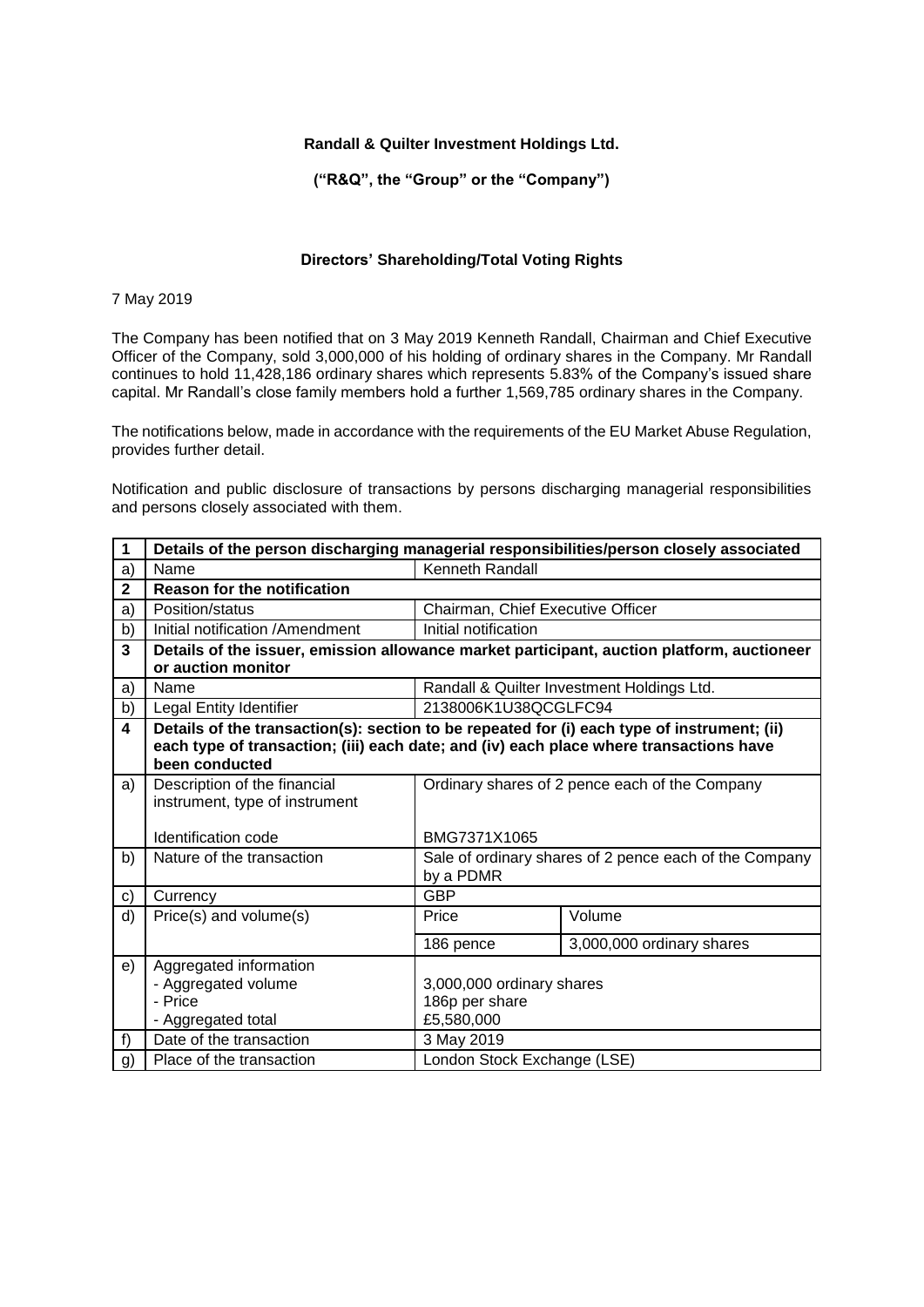# **TR-1: NOTIFICATION OF MAJOR INTEREST IN SHARES**

| attached <sup>®</sup> :                                                            | 1a. Identity of the issuer or the underlying issuer<br>of existing shares to which voting rights are | Randall & Quilter Investment Holdings Ltd. |                                                                                       |                                     |                                                                     |   |
|------------------------------------------------------------------------------------|------------------------------------------------------------------------------------------------------|--------------------------------------------|---------------------------------------------------------------------------------------|-------------------------------------|---------------------------------------------------------------------|---|
|                                                                                    | 1b. Please indicate if the issuer is a non-UK issuer (please mark with an "X" if appropriate)        |                                            |                                                                                       |                                     |                                                                     |   |
| Non-UK issuer                                                                      |                                                                                                      |                                            |                                                                                       |                                     |                                                                     |   |
|                                                                                    | 2. Reason for the notification (please mark the appropriate box or boxes with an "X")                |                                            |                                                                                       |                                     |                                                                     |   |
| An acquisition or disposal of voting rights                                        |                                                                                                      |                                            |                                                                                       |                                     |                                                                     | X |
|                                                                                    | An acquisition or disposal of financial instruments                                                  |                                            |                                                                                       |                                     |                                                                     |   |
|                                                                                    | An event changing the breakdown of voting rights                                                     |                                            |                                                                                       |                                     |                                                                     |   |
| Other (please specify)iii:                                                         |                                                                                                      |                                            |                                                                                       |                                     |                                                                     |   |
|                                                                                    | 3. Details of person subject to the notification obligation <sup>®</sup>                             |                                            |                                                                                       |                                     |                                                                     |   |
| Name                                                                               |                                                                                                      |                                            | <b>Kenneth Randall</b>                                                                |                                     |                                                                     |   |
|                                                                                    | City and country of registered office (if applicable)                                                |                                            |                                                                                       |                                     |                                                                     |   |
|                                                                                    | 4. Full name of shareholder(s) (if different from $3.$ ) $\sqrt{ }$                                  |                                            |                                                                                       |                                     |                                                                     |   |
|                                                                                    |                                                                                                      |                                            |                                                                                       |                                     |                                                                     |   |
| Name                                                                               |                                                                                                      |                                            |                                                                                       |                                     |                                                                     |   |
|                                                                                    | City and country of registered office (if applicable)                                                |                                            |                                                                                       |                                     |                                                                     |   |
| reached <sup>vi</sup> :                                                            | 5. Date on which the threshold was crossed or                                                        |                                            | 03/05/2019                                                                            |                                     |                                                                     |   |
|                                                                                    | 6. Date on which issuer notified (DD/MM/YYYY):                                                       |                                            | 03/05/2019                                                                            |                                     |                                                                     |   |
| 7. Total positions of person(s) subject to the notification obligation             |                                                                                                      |                                            |                                                                                       |                                     |                                                                     |   |
|                                                                                    | % of voting rights<br>attached to shares<br>(total of 8. A)                                          |                                            | % of voting rights<br>through financial<br>instruments<br>(total of 8.B $1 + 8.B 2$ ) | Total of both in %<br>$(8.A + 8.B)$ | Total number of<br>voting rights of<br><i>issuer</i> <sup>vii</sup> |   |
| Resulting situation<br>on the date on which<br>threshold was<br>crossed or reached | 5.83                                                                                                 |                                            |                                                                                       | 5.83                                | 11,428,186                                                          |   |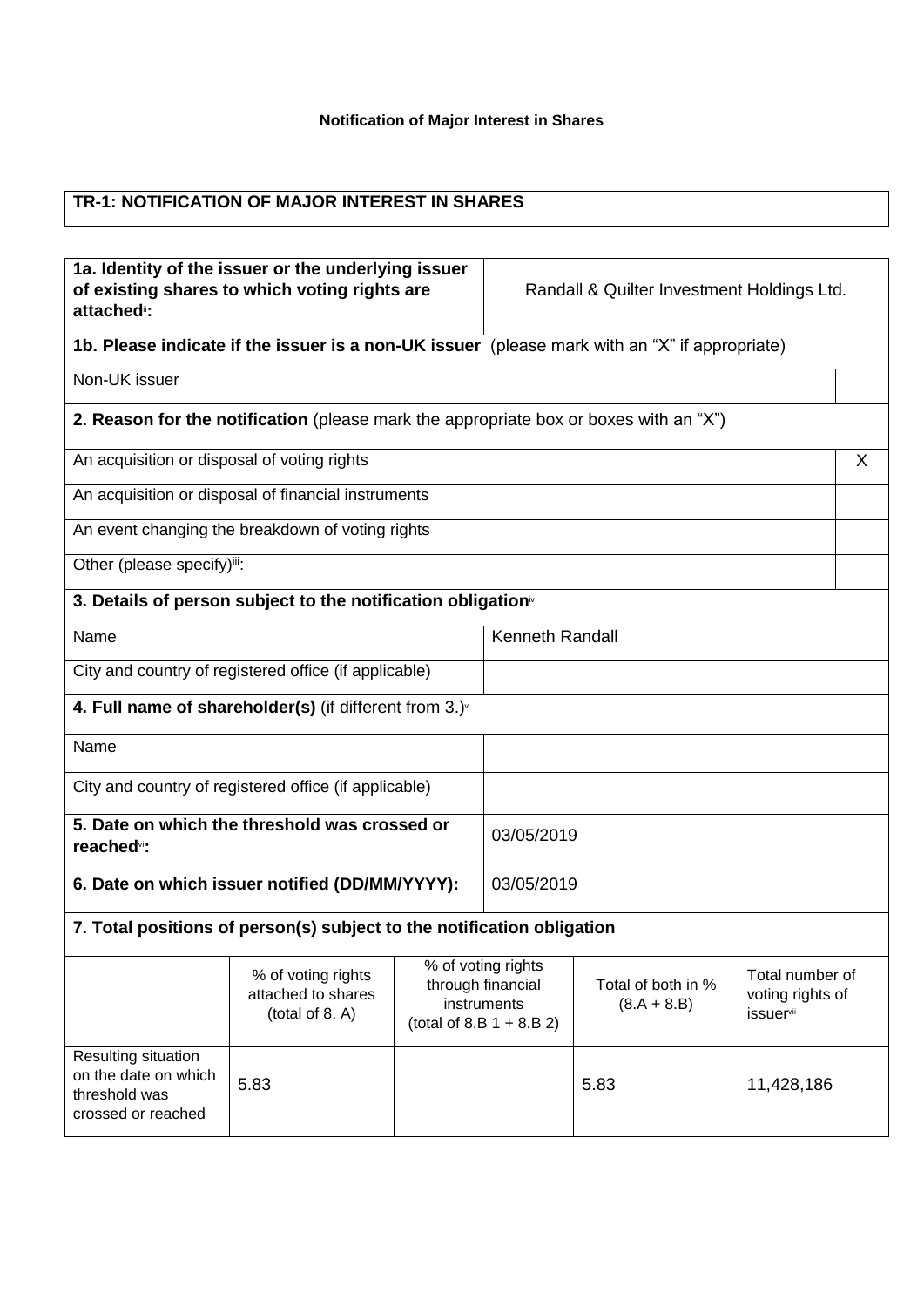| Position of previous<br>notification (if | 7.37 | 7.37 | 14,428,186 |
|------------------------------------------|------|------|------------|
| applicable)                              |      |      |            |

# **8. Notified details of the resulting situation on the date on which the threshold was crossed or reached**viii

| A: Voting rights attached to shares |                                              |                                                    |                                              |                                                    |  |  |
|-------------------------------------|----------------------------------------------|----------------------------------------------------|----------------------------------------------|----------------------------------------------------|--|--|
| Class/type of<br>shares             | Number of voting rightsix                    |                                                    | % of voting rights                           |                                                    |  |  |
|                                     | <b>Direct</b>                                | <b>Indirect</b>                                    | <b>Direct</b>                                | <b>Indirect</b>                                    |  |  |
| ISIN code (if possible)             | (Art 9 of Directive<br>2004/109/EC) (DTR5.1) | (Art 10 of Directive<br>2004/109/EC)<br>(DTR5.2.1) | (Art 9 of Directive<br>2004/109/EC) (DTR5.1) | (Art 10 of Directive<br>2004/109/EC)<br>(DTR5.2.1) |  |  |
| BMG7371X1065                        | 11,428,186                                   |                                                    | 5.83                                         |                                                    |  |  |
|                                     |                                              |                                                    |                                              |                                                    |  |  |
|                                     |                                              |                                                    |                                              |                                                    |  |  |
| <b>SUBTOTAL 8. A</b>                | 11,428,186                                   |                                                    | 5.83                                         |                                                    |  |  |

| B 1: Financial Instruments according to Art. 13(1)(a) of Directive 2004/109/EC (DTR5.3.1.1 (a)) |                                        |                                         |                                                                                                        |                    |  |  |
|-------------------------------------------------------------------------------------------------|----------------------------------------|-----------------------------------------|--------------------------------------------------------------------------------------------------------|--------------------|--|--|
| <b>Type of financial</b><br>instrument                                                          | <b>Expiration</b><br>date <sup>x</sup> | Exercise/<br><b>Conversion Periodxi</b> | <b>Number of voting rights</b><br>that may be acquired if<br>the instrument is<br>exercised/converted. | % of voting rights |  |  |
|                                                                                                 |                                        |                                         |                                                                                                        |                    |  |  |
|                                                                                                 |                                        |                                         |                                                                                                        |                    |  |  |
|                                                                                                 |                                        |                                         |                                                                                                        |                    |  |  |
|                                                                                                 |                                        | <b>SUBTOTAL 8. B 1</b>                  |                                                                                                        |                    |  |  |

**B 2: Financial Instruments with similar economic effect according to Art. 13(1)(b) of Directive 2004/109/EC (DTR5.3.1.1 (b))**

| <b>Type of financial</b><br><b>instrument</b> | <b>Expiration</b><br>date <sup>x</sup> | Exercise/<br><b>Conversion</b><br>Period xi | <b>Physical or</b><br>cash<br><b>settlement</b> <sup>xii</sup> | Number of<br>voting rights | % of voting rights |
|-----------------------------------------------|----------------------------------------|---------------------------------------------|----------------------------------------------------------------|----------------------------|--------------------|
|                                               |                                        |                                             |                                                                |                            |                    |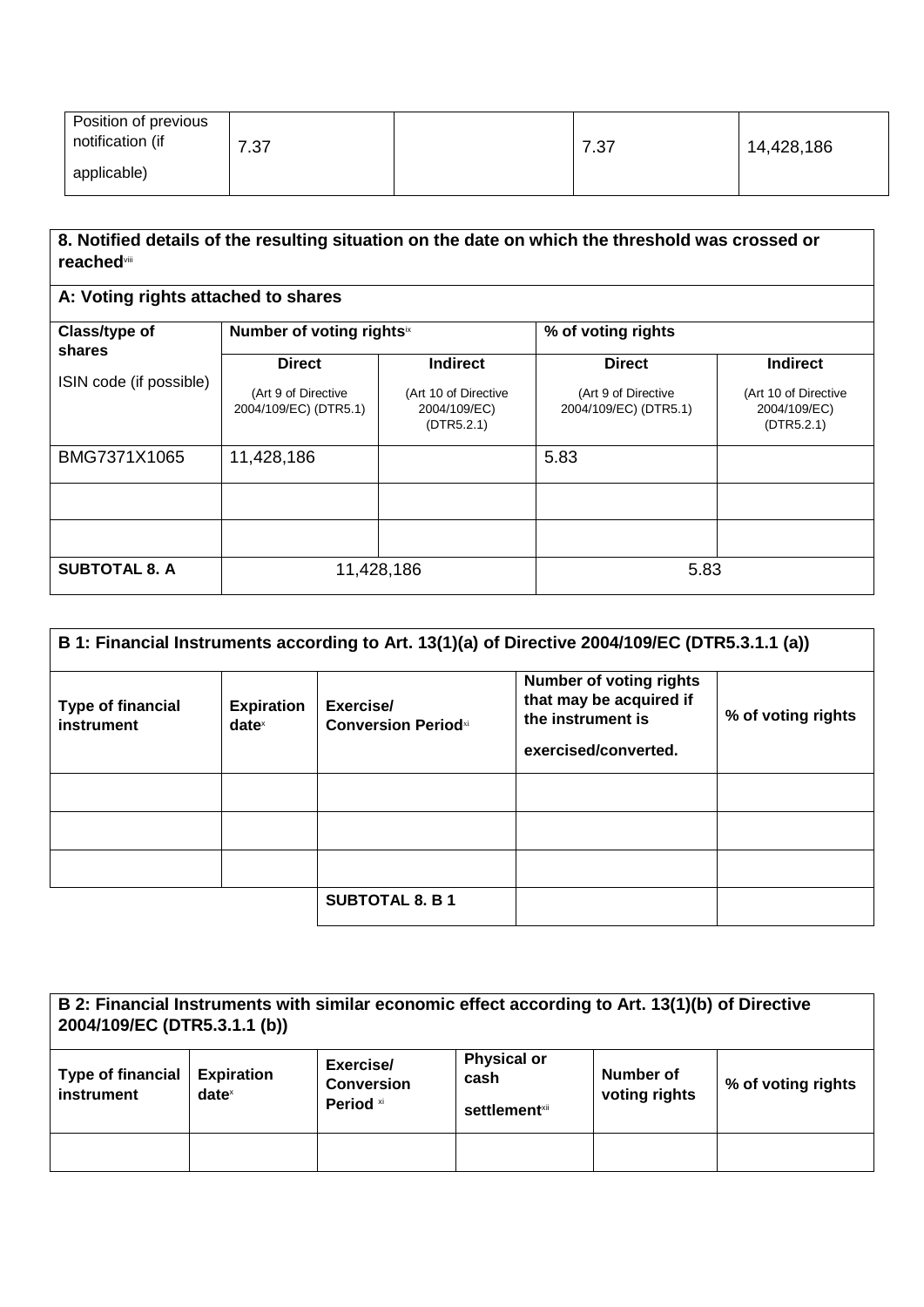|  | <b>SUBTOTAL</b><br>  8.B.2 |  |
|--|----------------------------|--|

| 9. Information in relation to the person subject to the notification obligation (please mark the                                                                                                                                                     |                                                                                                                                                                                                                                                                                               |                                                                                                                                                                                                                                  |  |   |  |  |
|------------------------------------------------------------------------------------------------------------------------------------------------------------------------------------------------------------------------------------------------------|-----------------------------------------------------------------------------------------------------------------------------------------------------------------------------------------------------------------------------------------------------------------------------------------------|----------------------------------------------------------------------------------------------------------------------------------------------------------------------------------------------------------------------------------|--|---|--|--|
| applicable box with an "X")                                                                                                                                                                                                                          |                                                                                                                                                                                                                                                                                               |                                                                                                                                                                                                                                  |  |   |  |  |
|                                                                                                                                                                                                                                                      |                                                                                                                                                                                                                                                                                               | Person subject to the notification obligation is not controlled by any natural person or legal entity and does not<br>control any other undertaking(s) holding directly or indirectly an interest in the (underlying) issuerxili |  | X |  |  |
| Full chain of controlled undertakings through which the voting rights and/or the<br>financial instruments are effectively held starting with the ultimate controlling natural person or legal entityxiv<br>(please add additional rows as necessary) |                                                                                                                                                                                                                                                                                               |                                                                                                                                                                                                                                  |  |   |  |  |
| <b>Name</b> <sup><i>w</i></sup>                                                                                                                                                                                                                      | % of voting rights<br>% of voting rights if it<br>Total of both if it<br>through financial<br>equals or is higher<br>equals or is higher<br>instruments if it equals<br>than the notifiable<br>than the notifiable<br>or is higher than the<br>threshold<br>threshold<br>notifiable threshold |                                                                                                                                                                                                                                  |  |   |  |  |
|                                                                                                                                                                                                                                                      |                                                                                                                                                                                                                                                                                               |                                                                                                                                                                                                                                  |  |   |  |  |
|                                                                                                                                                                                                                                                      |                                                                                                                                                                                                                                                                                               |                                                                                                                                                                                                                                  |  |   |  |  |
|                                                                                                                                                                                                                                                      |                                                                                                                                                                                                                                                                                               |                                                                                                                                                                                                                                  |  |   |  |  |
|                                                                                                                                                                                                                                                      |                                                                                                                                                                                                                                                                                               |                                                                                                                                                                                                                                  |  |   |  |  |
|                                                                                                                                                                                                                                                      |                                                                                                                                                                                                                                                                                               |                                                                                                                                                                                                                                  |  |   |  |  |

| <b>10.</b> In case of proxy voting, please identify: |     |  |  |  |
|------------------------------------------------------|-----|--|--|--|
| Name of the proxy holder                             | N/A |  |  |  |
| The number and % of voting rights held               | N/A |  |  |  |
| The date until which the voting rights will be held  | N/A |  |  |  |

# **11. Additional information**xvi